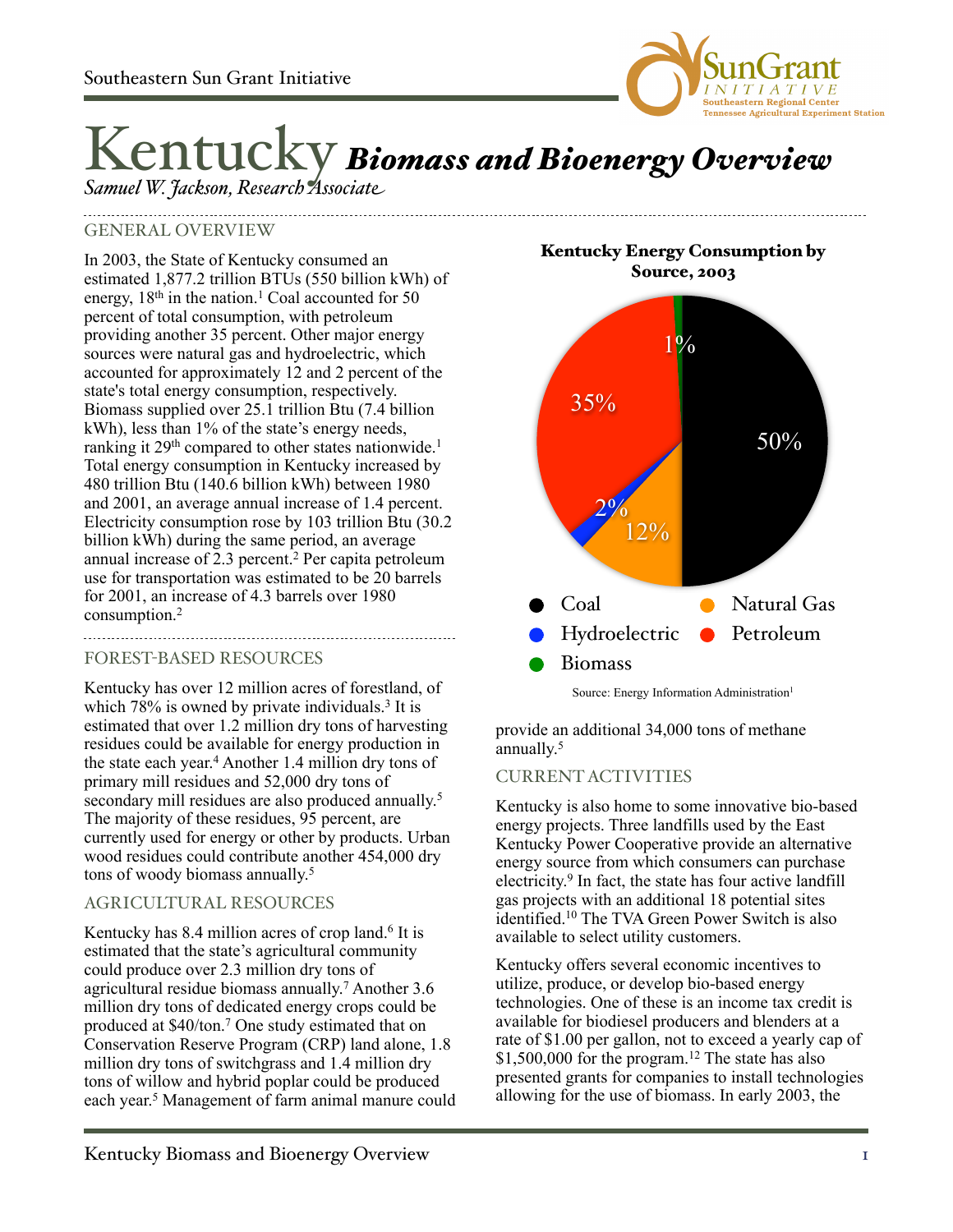state had one biopower production facility, four biofuel production facilities, and one facility make biobased products.7 The state also serves as a role model for its citizens. Since 2000, ethanol-enabled vehicles in the Kentucky state fleet has grown to over 1,100 vehicles.7 Today, the state's motor pool offers ethanol blended gasoline exclusively, storing 10,000 gallons of E10 and 5,000 gallons of E85 on site.

The Kentucky Office of Energy Policy is currently funding two bioenergy research projects, one dealing with biodiesel production and the other is looking at a project involving biofuels derived from agricultural residues (corn fiber). $^{11}$ 

The Kentucky Rural Energy Consortium (KREC) is a partnership involving the University of Kentucky's College of Agriculture, College of Engineering, and Center for Applied Energy Research; the University of Louisville's Kentucky Pollution Prevention Center and J.B. Speed School of Engineering; other Kentucky Universities; the Kentucky Division of Energy and other key state agencies; and agricultural commodities groups and industry partners. The Consortium is strongly supported by a broad assortment of state leaders in agribusiness, government, and universities. The Kentucky Rural Energy Consortium (KREC) seeks to advance comprehensive research on biomass, bioenergy, renewable energy and energy efficiency of importance to Kentucky agriculture, rural communities, and related industries. The research goals for KREC include dramatically reducing our dependency on foreign oil and creating an economically viable bioenergy industry in the 

## LINKS TO OTHER KENTUCKY RESOURCES

Kentucky Department of Agriculture [http://](http://www.kyagr.com/) [www.kyagr.com/](http://www.kyagr.com/)

Kentucky Office of Energy Policy [http://](http://energy.ky.gov/) [energy.ky.gov/](http://energy.ky.gov/)

Kentucky Rural Energy Consortium [http://](http://www.kppc.org/KREC/) [www.kppc.org/KREC/](http://www.kppc.org/KREC/)

Kentucky Division of Forestry [http://](http://www.forestry.ky.gov/) [www.forestry.ky.gov/](http://www.forestry.ky.gov/)

#### **CITATIONS**

1) U.S. Department of Energy, Energy Information Administration, "Table S3. Energy Consumption Estimates by Source, 2003." [http://](http://www.eia.doe.gov/emeu/states/sep_sum/html/pdf/sum_btu_tot.pdf) [www.eia.doe.gov/emeu/states/sep\\_sum/html/pdf/sum\\_btu\\_tot.pdf](http://www.eia.doe.gov/emeu/states/sep_sum/html/pdf/sum_btu_tot.pdf)

2) U.S. Department of Energy, Energy Efficiency and Renewable Energy. 2006. Kentucky Energy Statistics. [http://www.eere.energy.gov/states/](http://www.eere.energy.gov/states/state_specific_statistics.cfm/state=KY) [state\\_specific\\_statistics.cfm/state=KY](http://www.eere.energy.gov/states/state_specific_statistics.cfm/state=KY)

| <b>Kentucky's Biomass Resources</b>                   |
|-------------------------------------------------------|
| <b>Corn Produced (Silage and Grain)</b> <sup>13</sup> |
| 5,601,520 tons                                        |
| Soybeans Produced <sup>13</sup>                       |
| 1,808,400 tons                                        |
| <b>Wheat Produced</b> <sup>13</sup>                   |
| 681,600 tons                                          |
| <b>Conservation Reserve Program<sup>14</sup></b>      |
| 354,149 acres enrolled                                |
| <b>Municipal Solid Waste<sup>15</sup></b>             |
| 6,212,770 tons generated                              |
| <b>Logging Residues<sup>4</sup></b>                   |
| 1.2 million dry tons                                  |
| Poultry <sup>13</sup>                                 |
| 311,299,000 head                                      |
| Livestock <sup>13</sup>                               |
| 2,881,000 head                                        |

Commonwealth. In addition, KREC will serve as a clearinghouse and networking group to exchange knowledge, programs, and ongoing activities of the Consortium and related state and federal programs, as well as build partnerships throughout the Commonwealth that support stated goals and federal biomass initiatives. KREC was established in 2005, and in March, 2006 the Governor announced awards to 7 competitive research grants in excess of \$1.5M.

3) Forest Inventory and Analysis Fact Sheet: Kentucky, 2004. Kentucky Division of Forestry. [http://www.forestry.ky.gov/programs/Forest](http://www.forestry.ky.gov/programs/Forest+Inventory+and+Analysis+Report.htm) [+Inventory+and+Analysis+Report.htm](http://www.forestry.ky.gov/programs/Forest+Inventory+and+Analysis+Report.htm)

4) U.S. Department of Agriculture, Forest Service Forest Inventory and Analysis Unit Timber Product Output Data 2003. [http://](http://srsfia1.fia.srs.fs.fed.us/) [srsfia1.fia.srs.fs.fed.us/](http://srsfia1.fia.srs.fs.fed.us/)

5) Milbrandt, A. A Geographic Perspective on the Current Biomass Resource Availability in the United States. 2005. U.S. Department of Energy, National Renewable Energy Laboratory. [http://www.nrel.gov/](http://www.nrel.gov/docs/fy06osti/39181.pdf) [docs/fy06osti/39181.pdf](http://www.nrel.gov/docs/fy06osti/39181.pdf)

6) U.S. Department of Agriculture, National Agricultural Statistics Service. 2002 Census of Agriculture Kentucky State Data. [http://](http://www.nass.usda.gov/) [www.nass.usda.gov/](http://www.nass.usda.gov/)

7) U.S. Department of Energy, Biomass Research and Development Initiative. 2003. Kentucky Biobased Fuels, Power and Products State Fact Sheet.<http://sungrant.tennessee.edu/factsheets/kentucky.pdf>

8) Biomass Feedstock Availability in the United States: 1999 State Level Analysis. Marie E. Walsh, Robert L. Perlack, Anthony Turhollow, Daniel de la Torre Ugarte, Denny A. Becker, Robin L. Graham, Stephen E. Slinsky, and Daryll E. Ray. [http://bioenergy.ornl.gov/resourcedata/](http://bioenergy.ornl.gov/resourcedata/index.html) [index.html](http://bioenergy.ornl.gov/resourcedata/index.html)